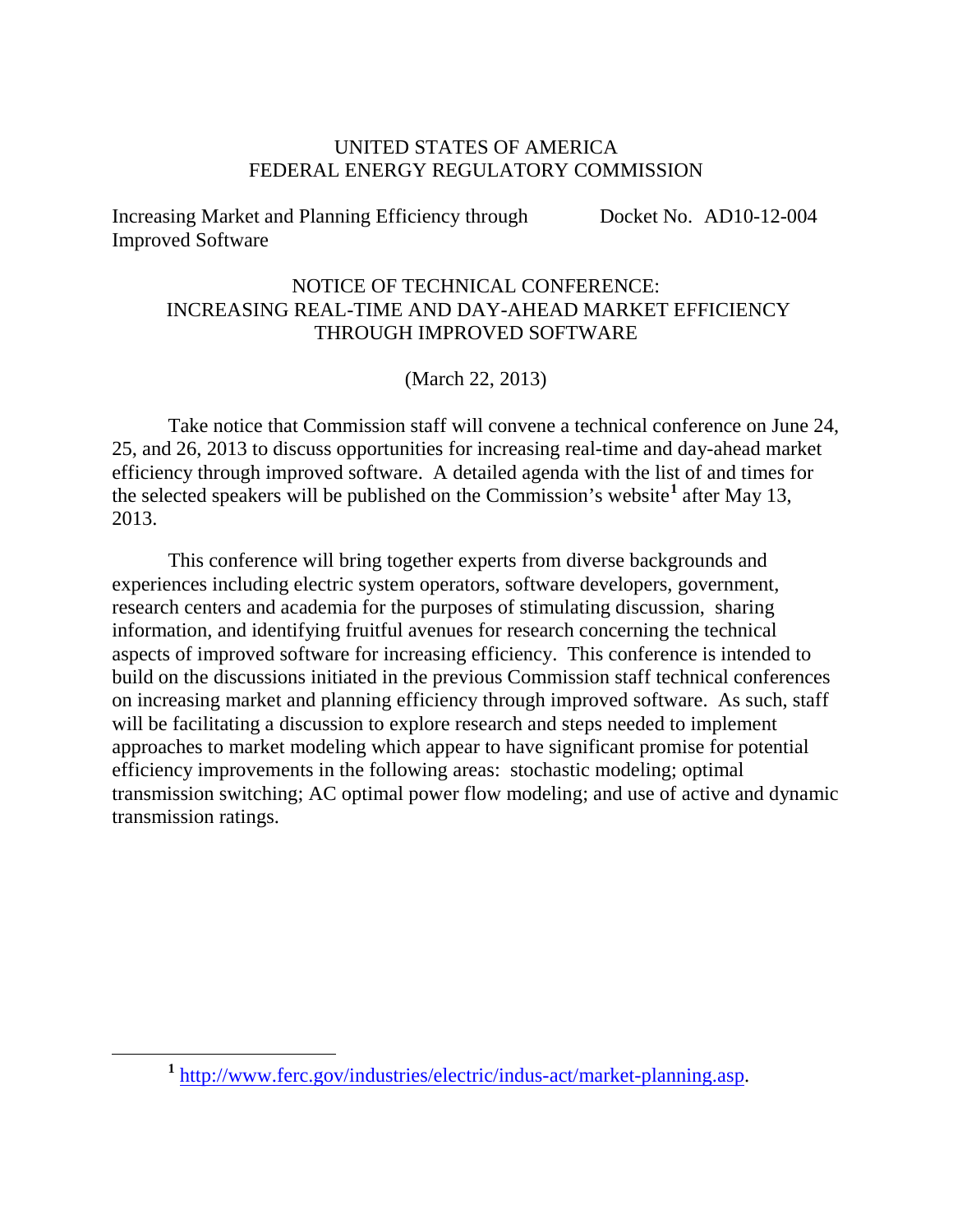In particular we solicit proposals for presentations on topics and questions such as the following:

- 1) Stochastic modeling for unit commitment and operating reserves: Given the difficulty in formulating and solving full-scale stochastic unitcommitment problems, what interim steps might be taken to more intelligently incorporate information about uncertainty into unitcommitment and dispatch? Specifically:
	- How can uncertainty be described in a manageable set of scenarios or constraints that improve unit-commitment and dispatch while allowing good solutions to be achieved in the required timeframe?
	- If a stochastic unit-commitment model is used, how should dayahead prices be calculated, given that the stochastic formulation no longer produces as part of its solution a single set of deterministic shadow prices for power at each location?
	- How would a stochastic day-ahead unit commitment mechanism alter current market software for other processes (for example, reliability unit-commitment processes)?
	- What steps toward better incorporation of uncertainty into unitcommitment might be taken over the next 5 to 10 years?
	- What methods can be used to calculate requirements for contingency reserves and regulating reserves?
		- o How can reserves calculations more completely capture the uncertainty and variability of the system, including forecast error?
		- o How can outage probability be captured in contingency reserve calculations, and how good is the available data?
		- o What methods can be used to determine reserve zones?
- 2) Optimal transmission switching:
	- Simple optimal DC transmission switching appears to represent a potentially solvable technical problem using existing computational resources if transmission operators optimize only a small number of transmission switch positions. It is less clear whether transmission switching model formulations that include realistic representations of reliability requirements are solvable. What is the performance of these more complex model formulations?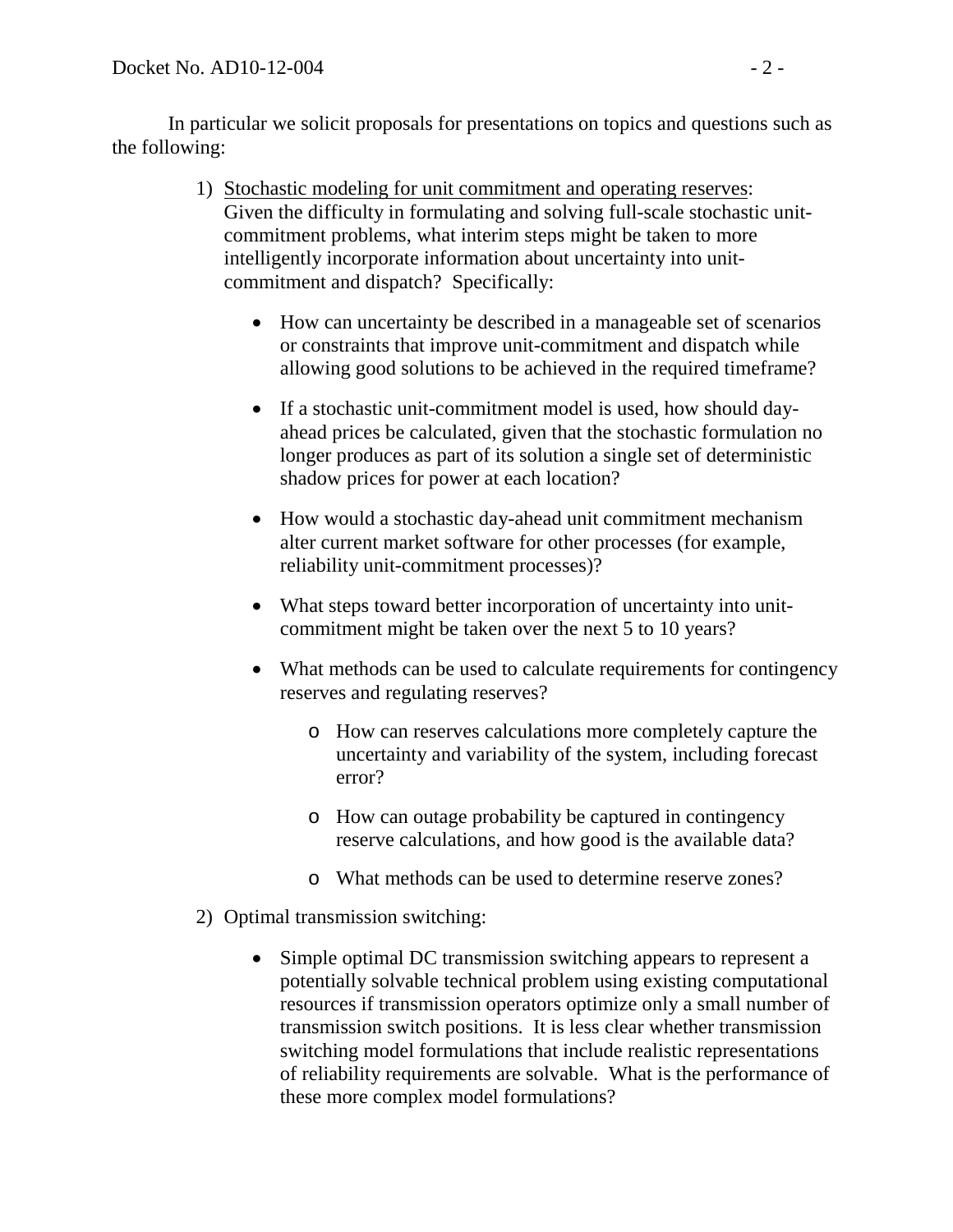- What additional computational impediments, if any, exist to implementing optimal transmission switching over a small number of switches while maintaining reliability?
- Optimal AC transmission switching presents additional technical problems. What is the performance of these formulations?
- What steps toward optimal transmission switching might be taken over the next 5 to 10 years?
- 3) AC optimal power flow modeling:
	- What is the current state of computational capability with respect to dependably solving AC optimal power flow problems, including analysis of power system reliability?
	- Discussions during previous conferences have centered on concerns that current system data quality might not allow for an AC optimal power flow model to be properly formulated and solved. What are the specific data concerns, and what needs to be done to address them? What accuracy of solutions is good enough for convergence parameters?
	- What steps toward use of AC optimal power flow modeling might be taken over the next 5 to 10 years?
- 4) Transmission limit modeling:
	- Previous presentations examined the use of post-contingency analysis when determining transmission ratings, including consideration of availability of ramping capability. How can (or have) adaptive transmission ratings been implemented?
	- Previous presentations also examined how transmission ratings might be updated in real time in response to ambient conditions. How have such dynamic transmission ratings been implemented?
	- What are the data or computational challenges associated with implementing adaptive or dynamic transmission ratings?
	- How can inter-temporal considerations regarding transmission line loadings and limits be incorporated into economic dispatch algorithms?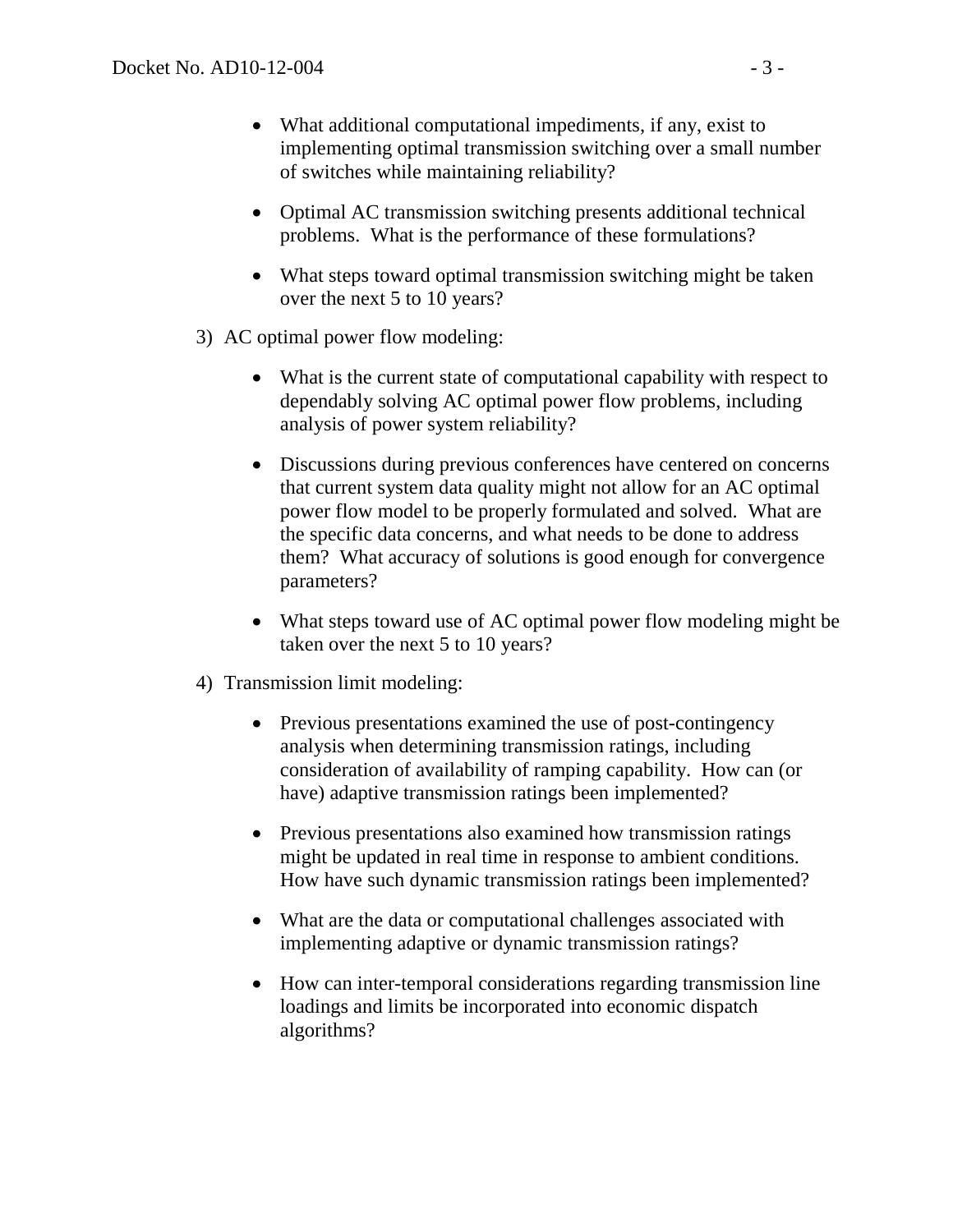- 5) Improvement in linear programs, nonlinear programs and MIPs for faster and/or better solutions.
- 6) New more efficient approaches to loop flow and joint dispatch. How much inefficiency exists in the current process?

Discussion of these topics should highlight any advances made since last year's conference and provide context for any proposals or presentations on best practices, other analyses of current operations with respect to these and related topics, and provide opportunity to discuss existing practices that need improvement.

The technical conference will be held in conference rooms 3M-2, 3M-3, and 3M-4 at the Federal Energy Regulatory Commission, 888 First Street, NE, Washington, DC 20426. All interested participants are invited to attend, and participants with ideas for relevant presentations are invited to nominate themselves to speak at the conference.

Speaker nominations must be submitted on or before April 26, 2013 through the Commission's website**[2](#page-3-0)** by providing the proposed speaker's contact information along with a title, abstract, and list of contributing authors for the proposed presentation. Proposed presentations should be closely related to the topics discussed above. Speakers and presentations will be selected to ensure relevant topics and to accommodate time constraints.

Although registration is not required for general attendance by United States citizens, we encourage those planning to attend the conference to register through the Commission's website.<sup>[3](#page-3-1)</sup> We will provide nametags for those who register on or before June 20, 2013.

Due to new security procedures, we strongly encourage attendees who are not citizens of the United States to register for the conference by June 1, 2013, in order to avoid any delay associated with being processed by FERC security.

The Commission will accept comments following the conference, with a deadline of July 31, 2013.

<span id="page-3-0"></span>There is an "eSubscription" link on the web site that enables subscribers to receive email notification when a document is added to a subscribed docket(s). For assistance

<sup>&</sup>lt;sup>2</sup> The speaker nomination form is located at [https://www.ferc.gov/whats](https://www.ferc.gov/whats-new/registration/real-market-6-24-13-speaker-form.asp)[new/registration/real-market-6-24-13-speaker-form.asp.](https://www.ferc.gov/whats-new/registration/real-market-6-24-13-speaker-form.asp)

<span id="page-3-1"></span><sup>&</sup>lt;sup>3</sup> The registration form is located at [https://www.ferc.gov/whats](https://www.ferc.gov/whats-new/registration/real-market-6-24-13-form.asp)[new/registration/real-market-6-24-13-form.asp.](https://www.ferc.gov/whats-new/registration/real-market-6-24-13-form.asp)